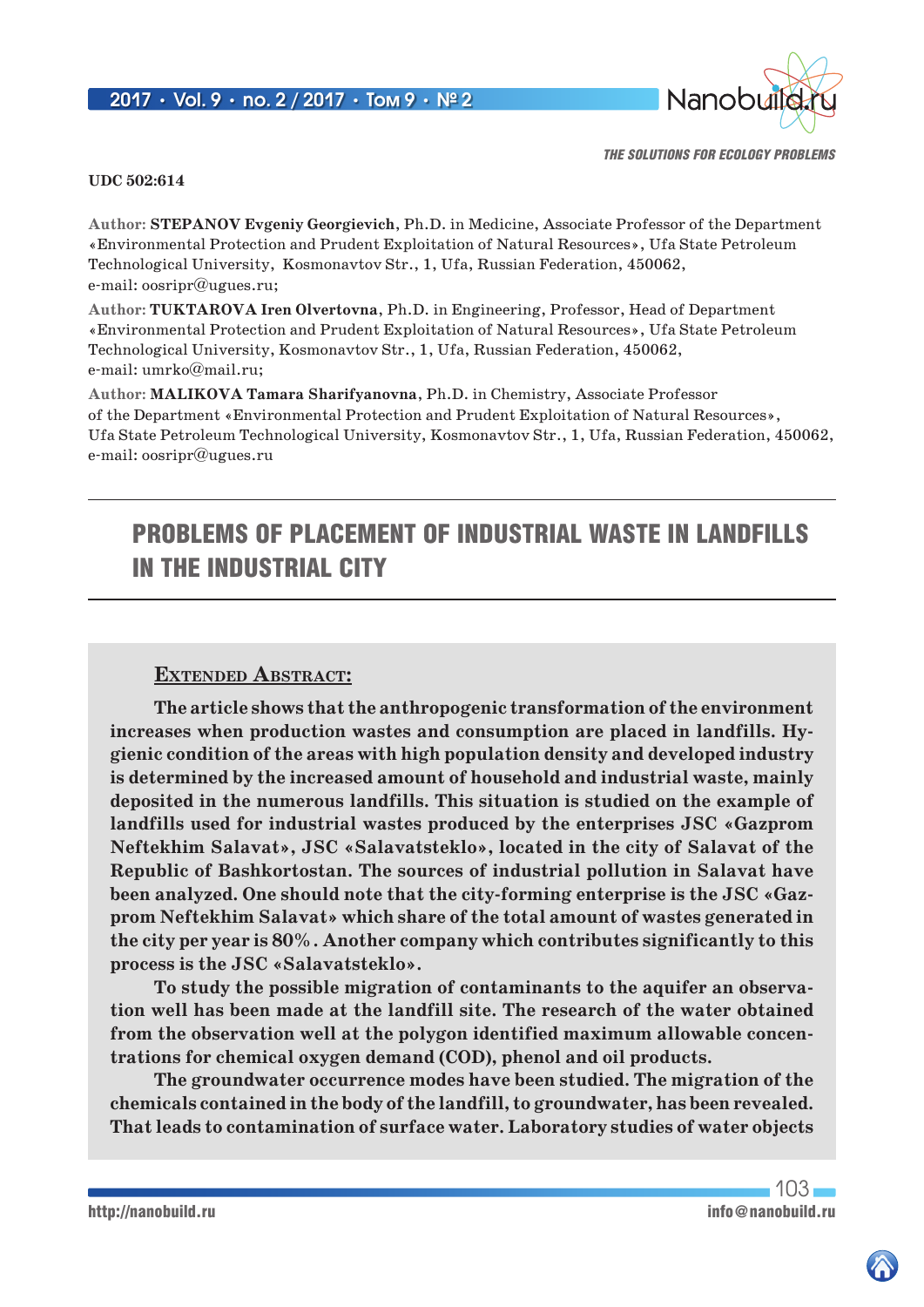

**in the zone of influence of industrial waste landfill in Romodanovskomu career have been performed. It was determined that excess of maximum permissible concentration of benzene, and the presence of toluene, lead, phenol indicates the pollution of groundwater by substances stored in landfills Romanovskogo career, both by infiltration and subsequent migration to groundwater of adjacent aquifers and through surface runoff and infiltration from snowmelt and rainwater.**

**Key words:** industrial waste, JSC «Gazprom Neftekhim Salavat», JSC «Salavatsteklo», the zone of influence of landfills, pollution of subsoil and groundwater.

**DOI: dx.doi.org/10.15828/2075-8545-2017-9-2-103-118**

#### **Machine-readable information on CC-licenses (HTML-code) in metadata of the paper**

<a rel="license" href="http://creativecommons.org/licenses/by/4.0/"><img alt="Creative Commons License" style="borderwidth:0" src="https://i.creativecommons.org/l/by/4.0/88x31.png" /></a><br/><br/>>lorg/>present xmlns:dct="http://purl.org/ dc/terms/" href="http://purl.org/dc/dcmitype/Text" property="dct:title" rel="dct:type">Problems of placement of industrial wastes in landfills in the industrial city </span> by <a xmlns:cc="http://creativecommons.org/ns#" href="Nanotehnologii v stroitel'stve = Nanotechnologies in Construction. 2017, Vol. 9, no. 2, pp. 103–118. DOI: dx.doio rg/10.15828/2075-8545-2017-9-2-103-118. (In Russian).." property="cc:attributionName" rel="cc:attributionURL">Stepano v E.G., Tuktarova I.O., Malikova T.Sh. </a> is licensed under a <a rel="license" href="http://creativecommons.org/licenses/ by/4.0/">Creative Commons Attribution 4.0 International License</a>.<br />Based on a work at <a xmlns:dct="http:// purl.org/dc/terms/" href="http://nanobuild.ru/en\_EN/nanobuild-2-2017/" rel="dct:source">http://nanobuild.ru/ en EN/nanobuild-2-2017/ $\langle$ /a>. $\langle$ br/>Permissions beyond the scope of this license may be available at  $\langle$ a xmlns:cc="http:// creativecommons.org/ns#" href="umrko@mail.ru" rel="cc:morePermissions">umrko@mail.ru</a>.

## *References:*

- 1. *Lysukho N.A., Eroshina D.M.* Othody proizvodstva i potreblenija, ih vlijanie na prirodnuju sredu. [Production wastes and consumption, their impact on the natural environment] [Electronic resource]. Minsk, 2011. 209 p. URL: http://www. iseu.by/m/12\_0\_1\_64293.pdf (Accessed 24.10.2016). (In Russian).
- 2. Report on results of engineering-ecological research for the landfill site of PJSC «Gazprom Neftekhim Salavat». Created by the state unitary research and design enterprise Institute Bashgiprovodkhoz (03056) –2014. (In Russian).
- 3. *Pishchikov D.I.* Opasnye othody: problemy i puti reshenija [Hazardous waste: problems and solutions]. Scientific and technical aspects of environmental protection. 2013. No. 5. P. 108–164. (In Russian).

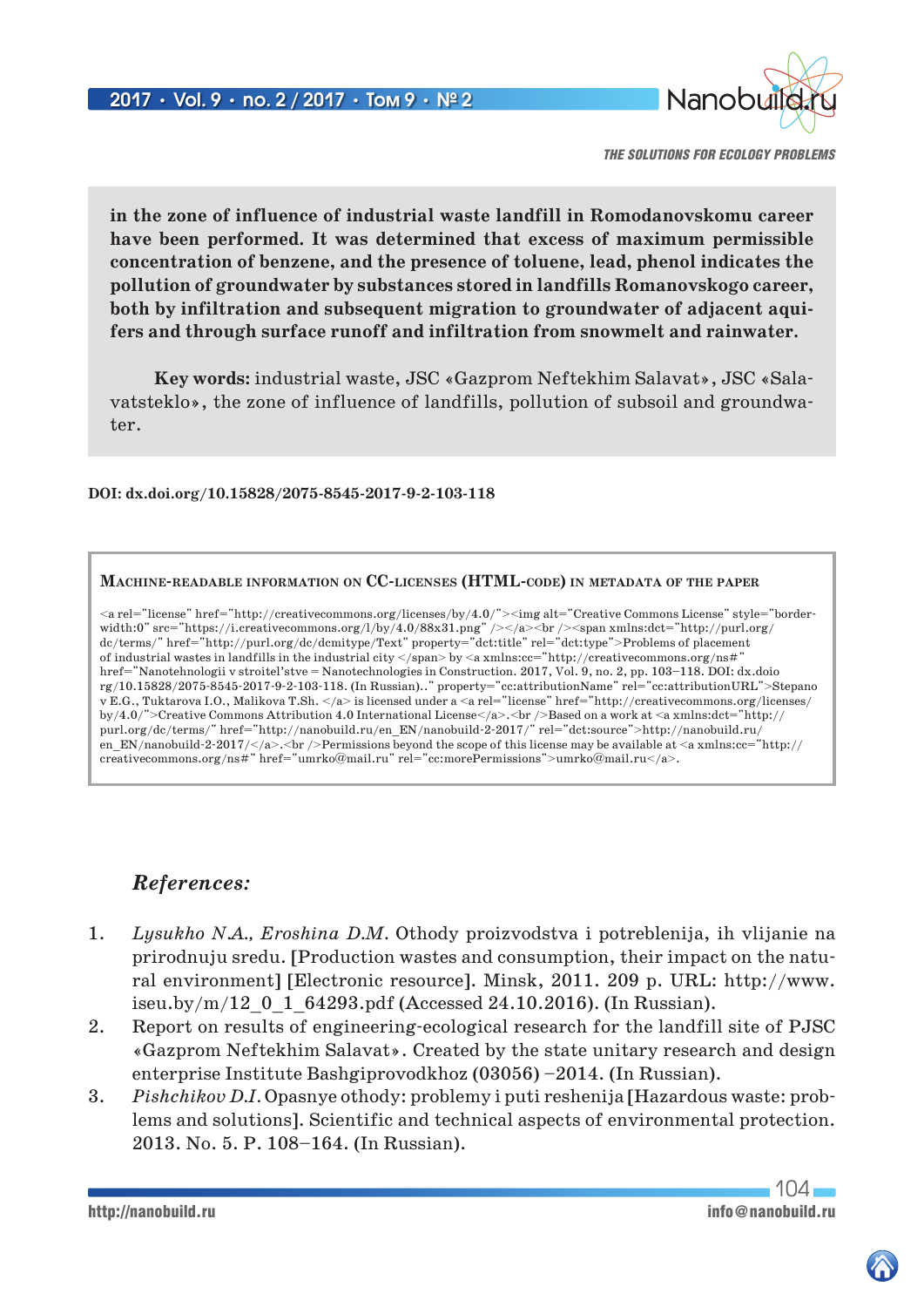

- 4. *Grinin A.S., Novikov V.N.* Promyshlennye i bytovye othody: Hranenie, utilizacija, pererabotka [Industrial and household waste: storage, disposal, processing]. Moscow, Publishing House. Grand fair-PRESS, 2002, 336 p. (In Russian).
- 5. *Rakhmanin Yu.A., Rusakov N.I., Samoutine N.M.* Othody kak integral'nyj jekologo-gigienicheskij kriterij kompleksnogo vozdejstvija na okruzhajushhuju sredu i zdorov'e naselenija [Waste as an integrated ecological-hygienic criteria of overall impact on the environment and health of population]. Hygiene and sanitation. 2015. No. 6. P. 5–11. (In Russian).
- 6. Akhmetov, L.I., Kolbin A.M., Ismagilov F.R., Podshivalin A.V., Tuktarova I.O. Utilizacija produktov demerkaptanizacii uglevodorodnogo syr'ja [Disposal of the products of the sweetening of hydrocarbon raw materials]. Chemistry and technology of fuels and oils. 1999. No. 3. P. 8–9. (In Russian).
- 7. *Solovyanov A.A.* Reshit' problemu othodov [To solve the problem of waste]. Ecology and life. 2008. No. 3. P. 20. (In Russian).
- 8. *Stepkin J.I.* Ocenka fakticheskoj situacii po obrashheniju s othodami proizvodstva i potreblenija v Voronezhskoj oblasti [Evaluation of the actual situation of waste management of production and consumption in the Voronezh region]. The Health of the population and habitat. 2012. No. 11. P. 24–26. (In Russian).
- 9. *Savel'eva L.F., Krutilin V.E., Fedorova T.I.* Obrashhenie s othodami proizvodstva i potreblenija na territorii Smolenskoj oblasti [Treatment of production wastes and consumption in territory of the Smolensk region]. Health officer. 2012. No. 10. P. 48–50. (In Russian).
- 10. *Bakhtiyarova R.S., Tuktarova I.O., Korotkova L.N.* Sistemy upravleniya othodami [The waste management system]. Ufa: Izd. Ufa state petroleum technological university, 2016. 71 р. (In Russian).
- 11. *Shubov L.Y., Doronkina I.G., Borisova O.N.* Sovremennye problemy kompleksnogo upravlenija tverdymi bytovymi othodami [Modern problems of integrated solid waste management]. Scientific and technical aspects of environmental protection. 2014. No. 6. P. 2–150. (In Russian).
- 12. *Chernyaeva T.K.* Aktual'nye problemy vlijanija othodov proizvodstva i potreblenija na ob'ekty okruzhajushhej sredy i sostojanija zdorov'ja naselenija (obzor literatury) [Topical problems of the influence of wastes of production and consumption on environment and health (literature review)]. Hygiene and sanitation. 2013. No. 3. – P. 32–35. (In Russian).
- 13. *Bakhtiyarova R.S., Tuktarova I.O., Stepanov E.G.* Obrashhenie s opasnymi othodami [The handling of hazardous waste]. Ufa: Izd. Ufa state petroleum technological university, 2016. 88 p. (In Russian).
- 14. *Belan L.N., Akbalina Z.F., Minigazimov N.S.* Pererabotka i utilizacija krupnotonnazhnyh promyshlennyh othodov v Respublike Bashkortostan [Processing and utilization of large-tonnage industrial waste in the Republic of Bashkortostan]. Ural Ecological Bulletin. 2012. № 4 (33). P. 42–46. (In Russian).

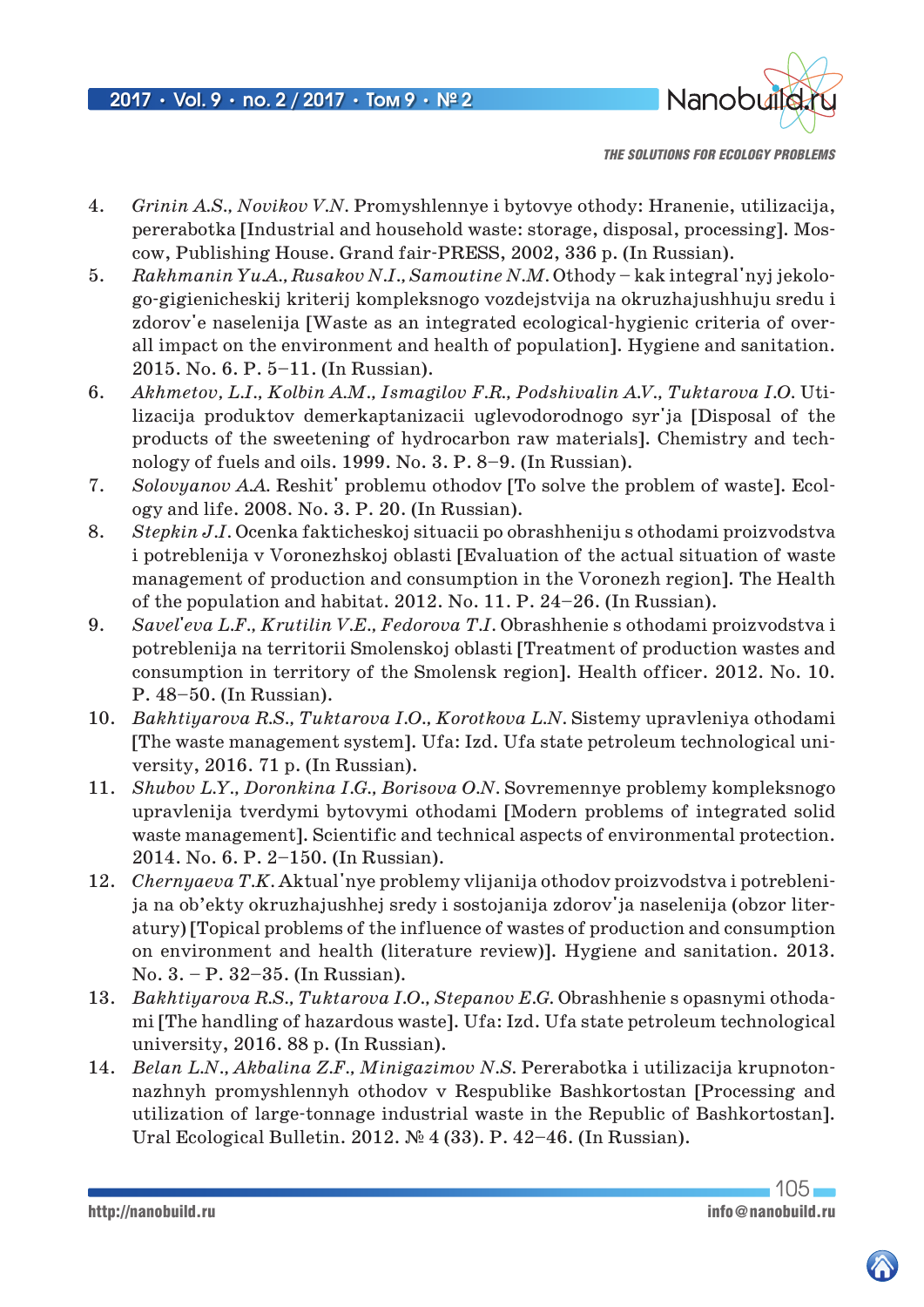

- 15. *Gerasimova S.A., Reshetina T.V.* Problemy obrashhenija s jekologicheski opasnymi pochvami i gruntami, zagrjaznennymi benz(a)pirenom, pri stroitel'stve na territorii Moskvy [Problems for the treatment of hazardous soils and soils contaminated with benzopyrene during construction process on the territory of Moscow]. Hygiene and sanitation. 2007. № 2. P. 28–30. (In Russian).
- 16. *Kildyushova L.A., Ovsyannikova L.B., Icheeva G.R., Baiykina I.M., Stepanov E.G.* O problemah sbora i utilizacii othodov proizvodstva i potreblenija v Respublike Bashkortostan [About the problems of collection and disposal of waste production and consumption in the Republic of Bashkortostan]. Ural Ecological Bulletin. 2013. № 3–4 (36–37). P. 30–32. (In Russian).
- 17. *Zholdakova Z.I., Belyaeva N.I.* Opasnost' zagrjaznenija vodnyh ob#ektov pri neftedobyche [The danger of water pollution when oil production]. Hygiene and sanitation. 2015. № 1. P. 28–31. (In Russian).
- 18. *Ilyinich G.V., Slyusar N.N., Korotayev V.N. etc.* Issledovanija sostava tverdyh bytovyh othodov i ocenka ih sanitarno-jepidemiologicheskoj opasnosti [The study of the composition of solid household waste and assessment of their sanitary and epidemiologic danger]. Hygiene and sanitation. 2013. № 1. P. 53–56. (In Russian).
- 19. *Vorobyova L.V., Lomtev A.Yu., Nowacki V.E.* Mediko-jekologicheskie issledovanija pri ocenke tehnogennoj biogeohimicheskoj provincii v rajone poligona toksichnyh othodov [Medico-ecological studies in the evaluation process of technogenic biogeochemical province in the area of the landfill of toxic waste]. Hygiene and sanitation. 2007. № 6. P. 50–52. (In Russian).
- 20. *Kuramshina N.G., Tuktarova I.O., Kuramshin E.M., Imashev U.B. Geohimiches*koe sostojanie poverhnostnyh vod Bashkortostana v zone tehnogennogo vlijanija [Geochemical condition of surface waters of the Republic of Bashkortostan in the area of anthropogenic influence]. Collection of scientific articles based on materials of International Scientific And Practical Conference «Strategic directions and tools improve the efficiency of cooperation of the countries-participants of the Shanghai organization of cooperation: economy, ecology, demography» (24–26 September 2013). In 2 parts. Part 1. Ufa, 2013. P. 278–279. (In Russian).
- 21. *Kuramshina N.G., Nurtdinova E.E., Tuktarova I.O., Malikova T. Sh., Kuramshin E.M.* Vlijanie toplivno-jenergeticheskogo kompleksa Respubliki Bashkortostan na jekogeohimicheskoe sostojanie poverhnostnyh vod malyh rek [The influence of fuel and energy complex of the Republic of Bashkortostan on the ecogeochemical condition of surface waters of small rivers ]. Proceedings of the IX International biogeochemical school «biogeochemistry of technogenic and contemporary problems of geochemical ecology» (in two volumes): (24–28 August 2015, Barnaul). Barnaul, 2015. Vol. 1. P. 208–213. (In Russian).
- 22. *Eroshina D.M., Demidov A.L., Hodin V.V.* Vlijanie na podzemnye vody poligonov promyshlennyh othodov, raspolozhennyh v otrabotannyh kar'erah na territorii

http://nanobuild.ru info@nanobuild.ru

 $106 -$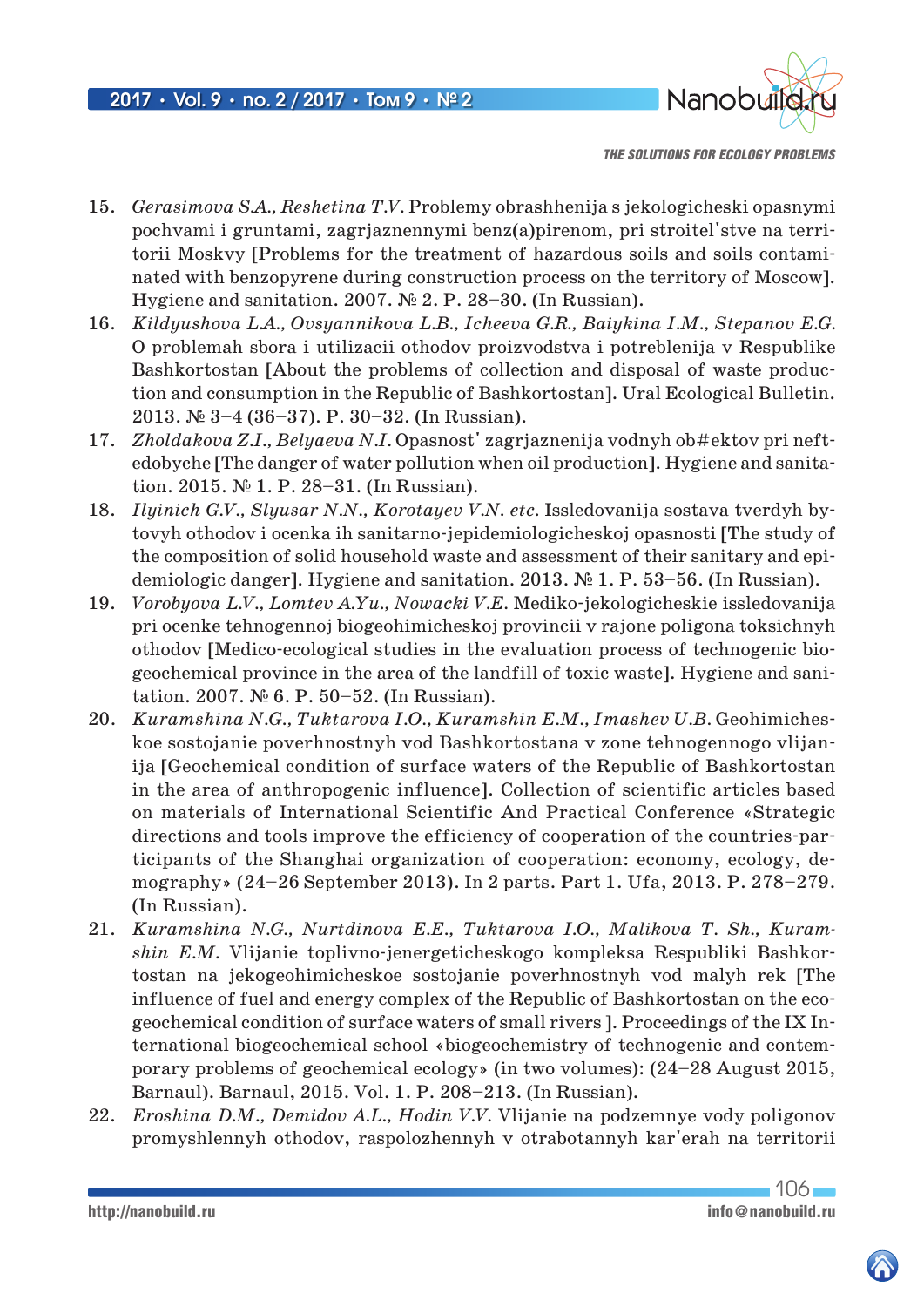

Minskoj oblasti [Impact on groundwater of landfills in the waste pits located on the territory of Minsk region]. Natural resources. 2012. No. 1. P. 58–68. (In Russian).

- 23. *Eroshina D.M., Hodin V.V.* Ocenka kachestva podzemnyh vod v zonah vozdejstvija poligonov tverdyh kommunal'nyh othodov [Assessment of groundwater quality in areas of influence of municipal solid waste]. Actual problems of modern Geology, Geochemistry and geography. Brest, 2011. Part 1.: Geology, Geochemistry. P. 74–77. (In Russian).
- 24. *Goncharenko V.L., Boravskiy B.V., Gordeeva O.V.* Othody proizvodstva i potreblenija: sovremennoe sostojanie i perspektivy razvitija zakonodatel'stva v Rossijskoj Federacii [The wastes of production and consumption: current status and prospects of development of legislation in the Russian Federation]. Problems of environment and natural resources. 2008. № 11. P. 31–39. (In Russian).
- 25. *Golubin A.K., Maksimovic V.G.* Kak reshat' problemu othodov [How to solve the problem of waste]. Ecology and life. 2011. № 2. P. 22–26. (In Russian).
- 26. *Lotosh V.E.* Pererabotka othodov prirodopol'zovanija [Recycling of natural resources]., Publishing House Poligrafist, Ekaterinburg, 2007. 503 p. (In Russian).
- 27. *Malikova T.Sh., Agadullina A.H., Tuktarova I.O.* Ocenka zhiznennogo cikla sistem upravlenija othodami [Life cycle assessment of waste management systems]. Ural Ecological Bulletin. 2014. № 2. P. 16. (In Russian).
- 28. *Korobko V.I., Bychkova V.A.* Tverdye bytovye othody. Jekonomika. Jekologija. Predprinimatel'stvo [Solid waste. Economy. Ecology. Entrepreneurship]. Publishing House YUNITI-DANA, Moscow 2012. 131 p. (In Russian).

**Dear colleagues! The reference to this paper has the following citation format:**

*Stepanov E.G., Tuktarova I.O., Malikova T.Sh.* Problems of placement of industrial wastes in landfills in the industrial city. Nanotehnologii v stroitel'stve = Nanotechnologies in Construction. 2017, Vol. 9, no. 2, pp. 103–118. DOI: dx.doi. org/10.15828/2075-8545-2017-9-2-103-118. (In Russian).

107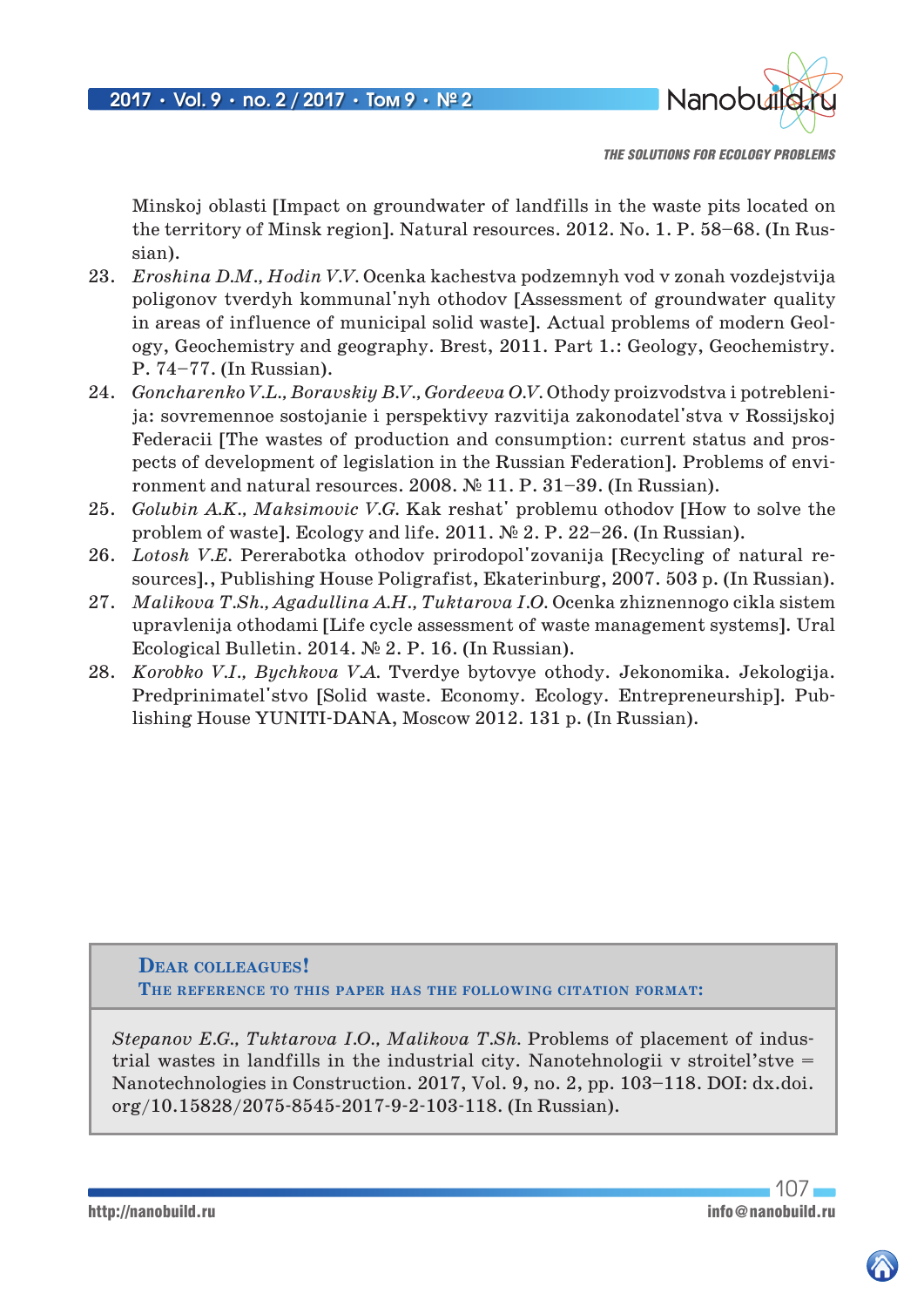## 2017 **•** Vol. 9 **•** no. 2 / 2017 **•** Том 9 **•** № 2



*РЕШЕНИЕ ЭКОЛОГИЧЕСКИХ ПРОБЛЕМ*

### **УДК 502:614**

**Автор: СТЕПАНОВ Евгений Георгиевич**, канд. мед. наук, доц. каф. «Охрана окружающей среды и рациональное использование природных ресурсов», Уфимский государственный нефтяной технический университет; ул. Космонавтов, 1, г. Уфа, Российская Федерация, 450062, e-mail: oosripr@ugues.ru;

**Автор: ТУКТАРОВА Ирэн Ольвертовна**, канд. техн. наук, доц., зав. каф. «Охрана окружающей среды и рациональное использование природных ресурсов», Уфимский государственный нефтяной технический университет; ул. Космонавтов, 1, г. Уфа, Россия, 450062, e-mail: umrko@mail.ru;

**Автор: МАЛИКОВА Тамара Шарифяновна**, канд. хим. наук, доц. каф. «Охрана окружающей среды и рациональное использование природных ресурсов», Уфимский государственный нефтяной технический университет; ул. Космонавтов, 1, г. Уфа, Российская Федерация, 450062, e-mail: oosripr@ugues.ru

# ПРОБЛЕМЫ РАЗМЕЩЕНИЯ ПРОМЫШЛЕННЫХ ОТХОДОВ НА ПОЛИГОНАХ В ИНДУСТРИАЛЬНОМ ГОРОДЕ

### **АннотАция <sup>к</sup> стАтье (Авторское резюме, реферАт):**

**В статье показано, что антропогенное преобразование окружающей среды усиливается при размещении отходов производства и потребления на полигонах. Гигиеническое состояние территорий с высокой плотностью населения и развитой промышленностью определяется увеличивающимся количеством бытовых и промышленных отходов, преимущественно депонируемых на многочисленных полигонах. Данная ситуация изучена на примере полигонов для захоронения промышленных отходов предприятий ПАО «Газпром нефтехим Салават» и ОАО «Салаватстекло», расположенных в городе Салават Республики Башкортостан. Проведен анализ промышленных источников загрязнения г. Салават. Отмечено, что градообразующим предприятием является ПАО «Газпром нефтехим Салават», на долю которого приходится до 80% отходов от общего вала образованных отходов в городе за год. Другое предприятие, которое вносит тоже большой вклад в образование отходов – ОАО «Салаватстекло».**

**Для изучения возможной миграции загрязнителей в водоносный горизонт выполнена наблюдательная скважина на территории полигона. По результатам исследований воды наблюдательной скважины полигона выявлены превышения предельно допустимых концентраций по химическому потреблению кислорода (ХПК), фенолу и нефтепродуктам.**

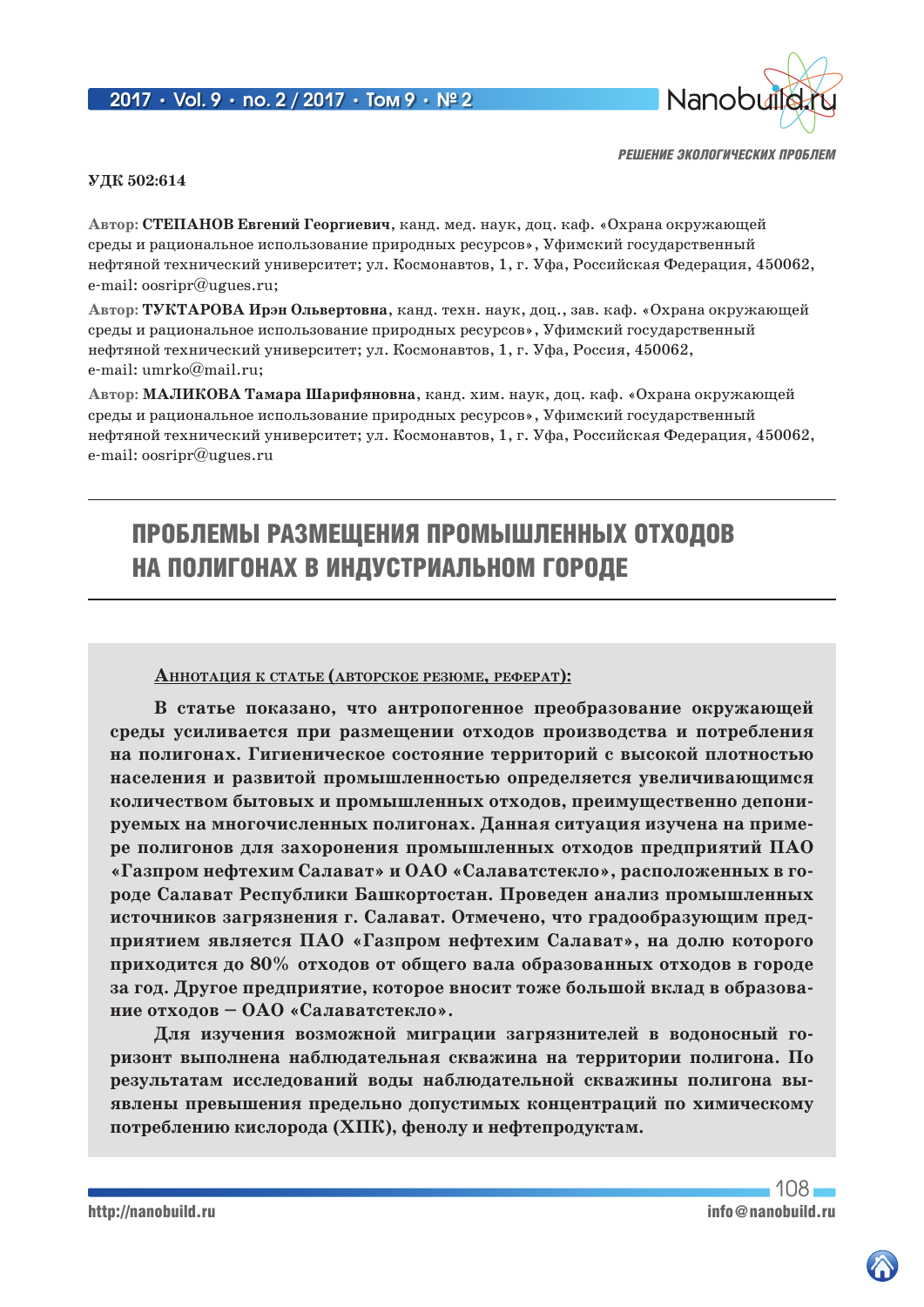

**Изучены формы залегания грунтовых вод. Выявлена миграция химических веществ, содержащихся в теле полигона, в подземные воды, что приводит к загрязнению поверхностных водоемов. Проведены лабораторные исследования воды объектов, находящихся в зоне влияния полигона промышленных отходов в Ромадановском карьере. Выявлено, что превышения предельно допустимых концентраций по бензолу, а также присутствие толуола, свинца, фенола свидетельствуют о загрязнении подземных вод веществами, складируемыми на полигонах Ромадановского карьера, как путём их инфильтрации и последующего переноса подземными водами смежных горизонтов, так и за счёт поверхностного смыва и инфильтрации с талыми и дождевыми водами.**

**Ключевые слова:** промышленные отходы, ПАО «Газпром нефтехим Салават», ОАО «Салаватстекло», зоны влияния полигонов, загрязнение подземных вод, загрязнение грунтовых вод.

### **DOI: dx.doi.org/10.15828/2075-8545-2017-9-2-103-118**

#### **МАшиночитАемАя информАция о CC-лицензии в метАдАнных стАтьи (HTML-код):**

<a rel="license" href="http://creativecommons.org/licenses/by/4.0/"><img alt="Лицензия Creative Commons" style="borderwidth:0" src="https://i.creativecommons.org/l/by/4.0/88x31.png" /></a><br />br />Произведение «<span xmlns:dct="http:// purl.org/dc/terms/" href="http://purl.org/dc/dcmitype/Text" property="dct:title" rel="dct:type">Проблемы размещения промышленных отходов на полигонах в индустриальном городе </span>» созданное автором по имени <a xmlns:cc="http:// creativecommons.org/ns#" href="Нанотехнологии в строительстве. – 2017. – Том 9, № 2. – С. 103–118. – DOI: dx.doi. org/10.15828/2075-8545-2017-9-2-103-118" property="cc:attributionName" rel="cc:attributionURL">Степанов Е.Г., Туктарова И.О., Маликова Т.Ш. </a>, публикуется на условиях <a rel="license" href="http://creativecommons.org/licenses/ by/4.0/">лицензии Creative Commons «Attribution» («Атрибуция») 4.0 Всемирная</a>.<br />Основано на произведении с <a xmlns:dct="http://purl.org/dc/terms/" href="http://nanobuild.ru/ru\_RU/nanobuild-2-2017/" rel="dct:source">http:// nanobuild.ru/ru\_RU/nanobuild-2-2017/</a>.<br />Разрешения, выходящие за рамки данной лицензии, могут быть доступны на странице <a xmlns:cc="http://creativecommons.org/ns#" href="umrko@mail.ru" rel="cc:morePermissions">umrko@ mail.ru</a>.

игиеническое состояние территорий с высокой плотностью населения и развитой промышленностью определяется увеличивающимся количеством бытовых и промышленных отходов, преимущественно депонируемых на многочисленных полигонах. Данный факт может привести к нарушению экологического равновесия на территории, где размещаются промышленные предприятия. Загрязнение окружающей природной среды однозначно влияет и на здоровье человека,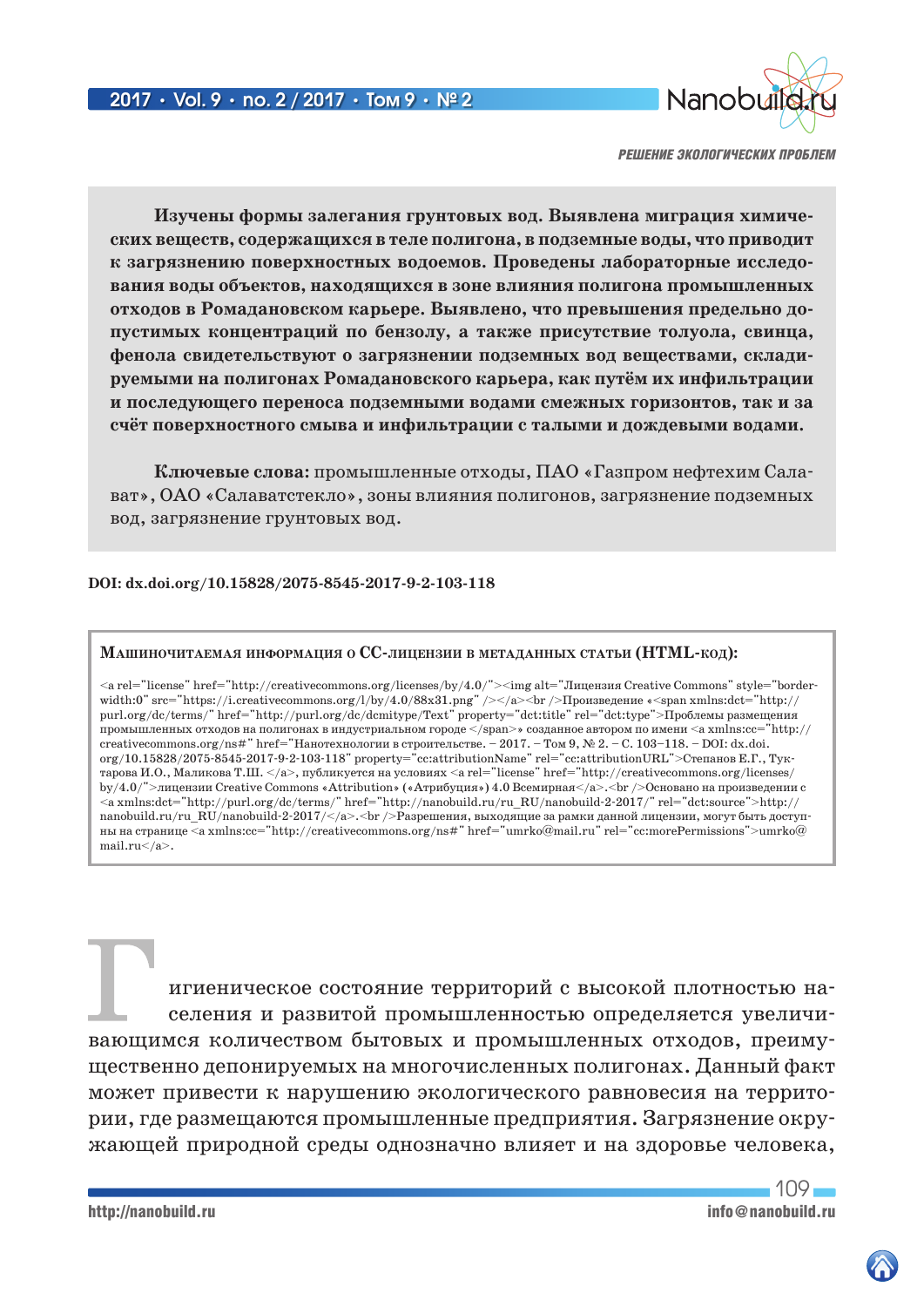

что может усугублять уже имеющиеся у него заболевания или способствовать развитию новой патологии [1–5].

Сегодняшний технический прогресс нельзя остановить, это противоречит здравому смыслу. Однако нельзя оставлять без внимания загрязнение окружающей среды и, в частности, порядок захоронения промышленных и твердых бытовых отходов. Особенно остро проблема с полигонами стоит в крупных городах с развитой химической, нефтехимической или металлургической отраслями промышленности [6–12].

Одним из наиболее важных и опасных моментов эксплуатации полигонов для захоронения отходов является возможная миграция химических веществ из складируемых отходов. Пути миграции веществ разнообразны: воздух, почва, но особенно чревата опасностью миграция химических веществ с грунтовыми подземными водами. Поэтому задача выбора территории для будущего полигона требует особого внимания: необходимо предусмотреть выполнение мероприятий, которые бы минимизировали опасность от эксплуатации полигона. Постоянный лабораторный контроль необходим и при эксплуатации полигона, что достигается лабораторными исследованиями грунтовых вод наблюдательных скважин, расположенных по периметру эксплуатируемого полигона.

Данная ситуация изучена на примере полигонов для захоронения промышленных отходов предприятий ПАО «Газпром нефтехим Салават» и ОАО «Салаватстекло», расположенных в городе Салават Республики Башкортостан. Выявлена миграция химических веществ, содержащихся в теле полигона, в подземные воды, приводящая к загрязнению поверхностных водоемов.

Взаимодействие организма и окружающей среды осуществляется столь быстрыми темпами, что и природа, и человек не всегда успевают взаимно адаптироваться; отсюда и происходит нарушение экологического равновесия. В результате формирования и распространения антропогенных геобиохимических аномалий всё большее значение приобретает загрязнение внутренней среды организма больших контингентов людей, которое достигло уровней, нарушающих нормальные биохимические основы жизнедеятельности человека, и способствует развитию экологически зависимой патологии [13–19].

При этом современное производство обуславливает всё более сложный и разнообразный состав бытовых и промышленных отходов. Су-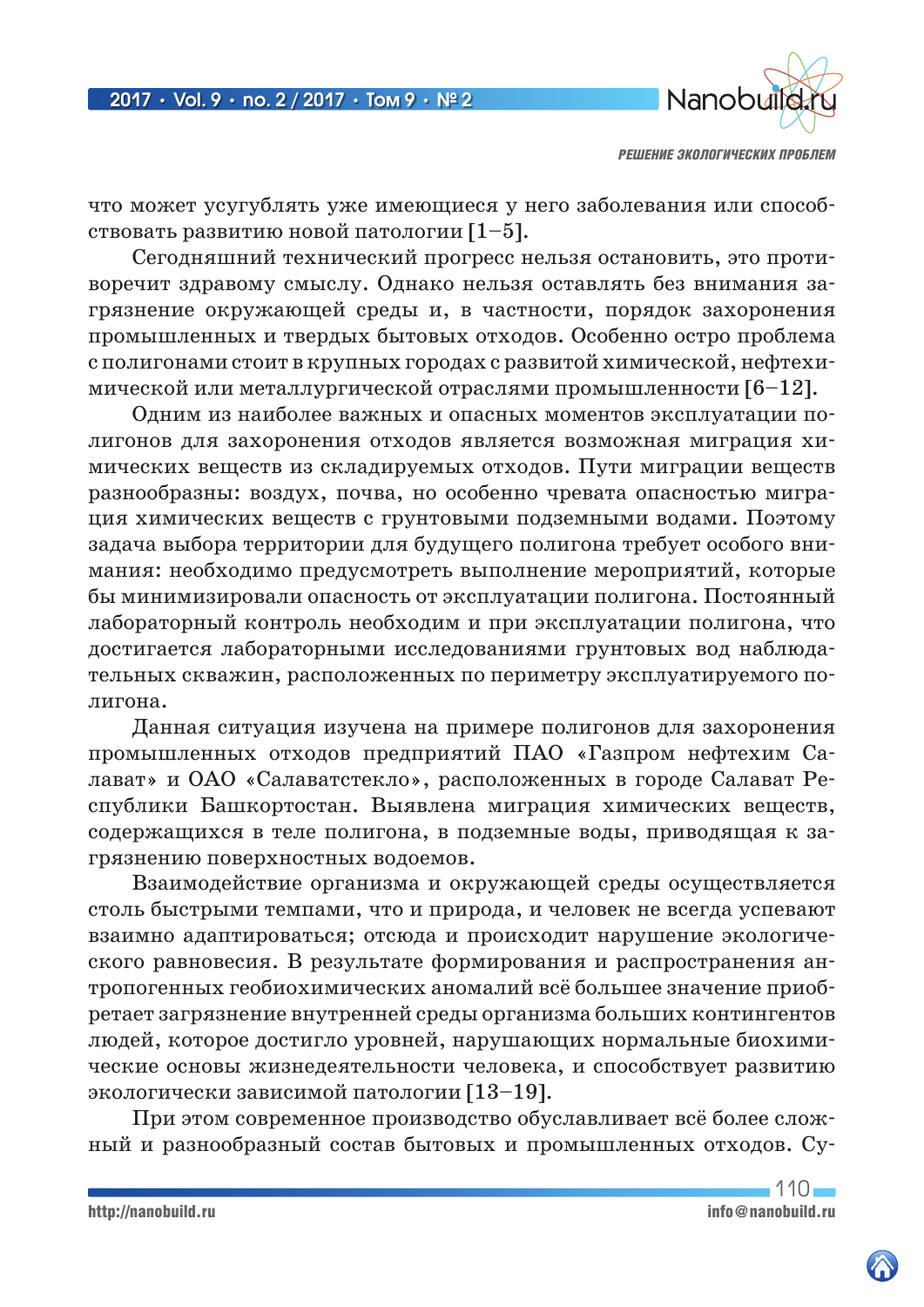

ществующая политика в отношении отходов создаёт «мощный пресс» с огромными концентрациями и широкими ассоциациями химических элементов, накапливающихся в ландшафте и практически не изолированных от контактов с биосферой. Техногенные вещества, поступающие в природную среду, включаются в миграционные потоки в форме растворов, газов, взвесей, суспензий [1, 17–23].

Сегодня в мире к приоритетным загрязнителям окружающей природной среды относят тяжёлые металлы, хлорированные и бромированные ароматические углеводороды, полиароматические углеводороды. Время диктует необходимость разработки и внедрения безопасных технологий переработки и утилизации отходов производства и потребления с минимизацией влияния на среду обитания и здоровье населения, возможность в дальнейшем использовать заполненные отходами земельные участки в хозяйственной деятельности [24–28].

Вопросы утилизации промышленных отходов довольно остро стоят в городе Салават Республики Башкортостан (РБ). Достаточно сказать, что город Салават создавался в ковыльной степи на старинном Оренбургском тракте как промышленный город. Точкой отсчёта является 1948 год – год основания города Салавата и начала строительства градообразующего предприятия – нефтехимического комбината № 18, ныне ПАО «Газпром нефтехим Салават».

Город занимает третье место в Республике Башкортостан по численности населения (154 тысячи человек), а также и по объёмам промышленного производства, обеспечивая более 14% промышленного производства региона. По данным статистической отчётности в городе Салават в 2015 году образовалось 94,8 тысяч тонн отходов производства. Ежегодные темпы образования токсичных отходов составляют:

- нефтешламовые отходы  $5,5-7,5$  тыс. т;
- активный избыточный ил и осадки очистных сооружений 2,0 тыс. т;
- осадки химводоподготовки  $3,0-3,5$  тыс. т;
- отработанные формовочные отходы литейного производства 0,5 тыс. т.

Значительная доля отходов образуется в ПАО «Газпром нефтехим Салават», что составило в 2015 году 75,9 тысяч тонн.

ПАО «Газпром нефтехим Салават» выпускает около 150 наименований продукции, в том числе, различные виды топлив, этилен и про-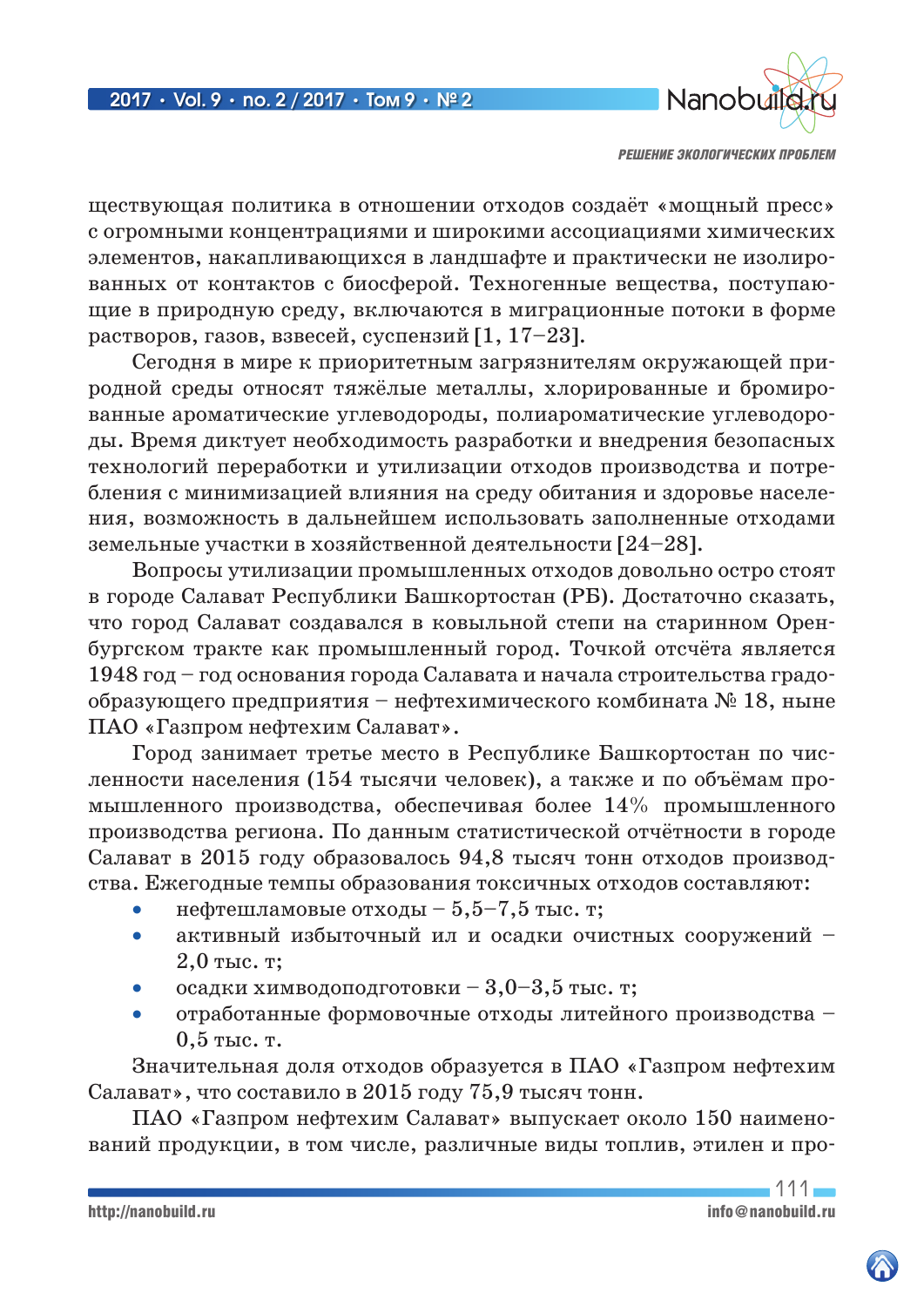

пилен, этаноламины, полиизобутилен, синтетические жирные спирты, этиленбензол, стирол и другие соединения.

Кроме ПАО «Газпром нефтехим Салават» значительный вклад в образование отходов вносит ещё одно крупное предприятие города – ОАО «Салаватстекло». Полигоны этих двух предприятий расположены на одной территории.

В административном отношении полигоны отходов ПАО «Газпром нефтехим Салават» (сейчас прошедший рекультививацию) и ОАО «Салаватстекло» находятся в 6 км западнее города Салават и в 1,5 км юговосточнее деревни Ромадановка. Полигоны расположены в отработанном Ромадановском карьере, где добывалась белая глина. Мощность свалочного тела полигона составляет 3,1–9,8 м.

Для ОАО «Салаватстекло» в 1990 году был выделен земельный участок площадью 1,7249 га для размещения полигона захоронения твёрдых нетоксичных отходов, а также отходов 3-го и 4-го классов опасности промышленных отходов. Происхождение отходов напрямую связано с производственной деятельностью ОАО «Салаватстекло», например: зеркальный бой, отработанные формовочные смеси литейных цехов, силикагель, стекловолокно, текстолит, стеклобой, лом футеровок (огнеупоров), брак шихты, клеевые отходы и т.д. Всего разрешено складировать 5755,706 тонн. Производственные отходы, содержащие, как правило, токсичные химические вещества, представляют потенциальную опасность для загрязнения почвы, подземных и поверхностных водоисточников, атмосферного воздуха. Для контроля возможной миграции загрязнителей в водоносный горизонт прилежащей территории на полигоне ОАО «Салаватстекло» выполнена наблюдательная скважина. Результаты исследования воды наблюдательной скважины приведены в табл. 1.

Данные лабораторных исследований свидетельствуют о промышленном характере загрязнения почвы и подземных вод полигона, а именно, свинцом, фенолом, нефтепродуктами.

В геоморфологическом отношении территория приурочена к водоразделу рек Белая и Сухайля. Общий уклон рельефа – на запад, к реке Сухайля. Из неблагоприятных физико-геологических процессов и явлений в пределах территории активно распространено оврагообразование, процессы плоскостного смыва и струйчатой эрозии, чему способствует значительный уклон рельефа в пределах коренного склона реки Сухайля и литологический состав пород.

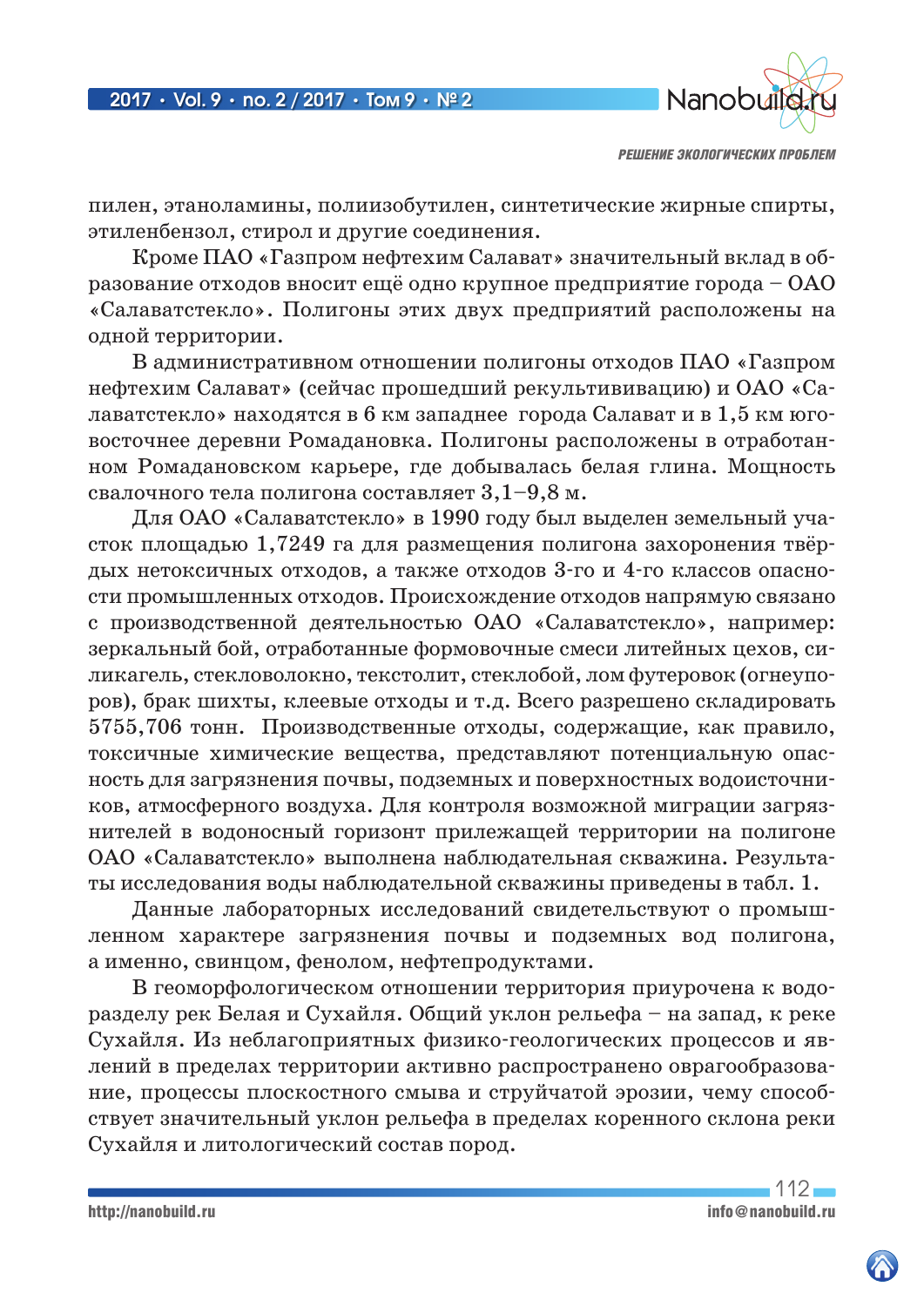

### *Таблица 1*

| Ингредиенты         | ПДК*,<br>мг/дм $3$ | Обнаруженные концентрации, мг/м <sup>3</sup> |        |        |        |        |        |        |  |  |
|---------------------|--------------------|----------------------------------------------|--------|--------|--------|--------|--------|--------|--|--|
|                     |                    | Дата отбора проб воды из скважины            |        |        |        |        |        |        |  |  |
|                     |                    | 06.03                                        | 07.03  | 08.03  | 09.03  | 10.03  | 04.04  | 05.04  |  |  |
| pH                  | $6,5-8,5$          | 1,6                                          | 3,5    | 7,1    | 6,4    | 4,8    | 4,0    | 1,5    |  |  |
| Фенольный<br>индекс | 0,001              | 0,0016                                       | 0,0017 | 0,0022 | 0,0021 | 0,0055 |        |        |  |  |
| Нитриты             | 3,3                | 0,2                                          | 2,75   | 0,19   | 0,29   | 6,22   | 0,51   | 5,85   |  |  |
| Нитраты             | 45,0               | 59,9                                         | 41,44  | 0,03   | 89,6   | 11,1   | 24,6   | 15,8   |  |  |
| Хлориды             | 350,0              | 102,47                                       | 105,3  | 106,27 | 119,55 | 98.68  | 81.59  | 56,72  |  |  |
| Сухой остаток       | 1000,0             | 488,0                                        | 757,4  | 690,2  | 886,2  | 562,7  | 528,0  | 702,4  |  |  |
| Сульфаты            | 500,0              | 146,91                                       | 148,8  | 169,13 | 196,9  | 242,7  | 164,6  | 227,97 |  |  |
| $X\Pi K$            | He > 30            |                                              |        | 177,6  | 177,6  | 177,6  | 133,2  | 624,05 |  |  |
| Нефте-<br>продукты  | 0,3                | 1,6                                          | 5,9    | 1,2    | 0,8    | 2,6    | 9,87   | 1,82   |  |  |
| Жесткость           | 7,0                | 173,75                                       | 32,5   | 12,13  | 16,38  | 11,76  | 8,93   | 10,7   |  |  |
| Свинец              | 0,01               | 0,044                                        | 0,074  | 0,049  | 0,023  | 0,0076 | 0,0076 | 0,0098 |  |  |

# **Результаты исследований воды наблюдательной скважины полигона ОАО «Салаватстекло», проведённых ведомственной лабораторией в 2014 году**

\* *Примечание:* нормативы предельно допустимых концентраций (ПДК) приведены согласно ГН 2.1.5.1315-03 «ПДК химических веществ в воде водных объектов хозяйственно-питьевого и культурно-бытового пользования» в соответствии с СанПиН 2.1.5.980-00 «Гигиенические требования к охране поверхностных вод».

Территория района характеризуется сложными гидрогеологическими условиями. По условиям накопления, движения и разгрузки и с учётом приуроченности к определённым стратиграфическим подразделениям, в пределах изученной территории, выделены следующие формы залегания грунтовых вод:

- водоносный горизонт в аллювиальных отложениях четвертичной системы;
- водоносный горизонт в отложениях общесыртовой свиты;
- водоносный горизонт в отложениях миоцена;
- водоносный комплекс в отложениях верхней перми.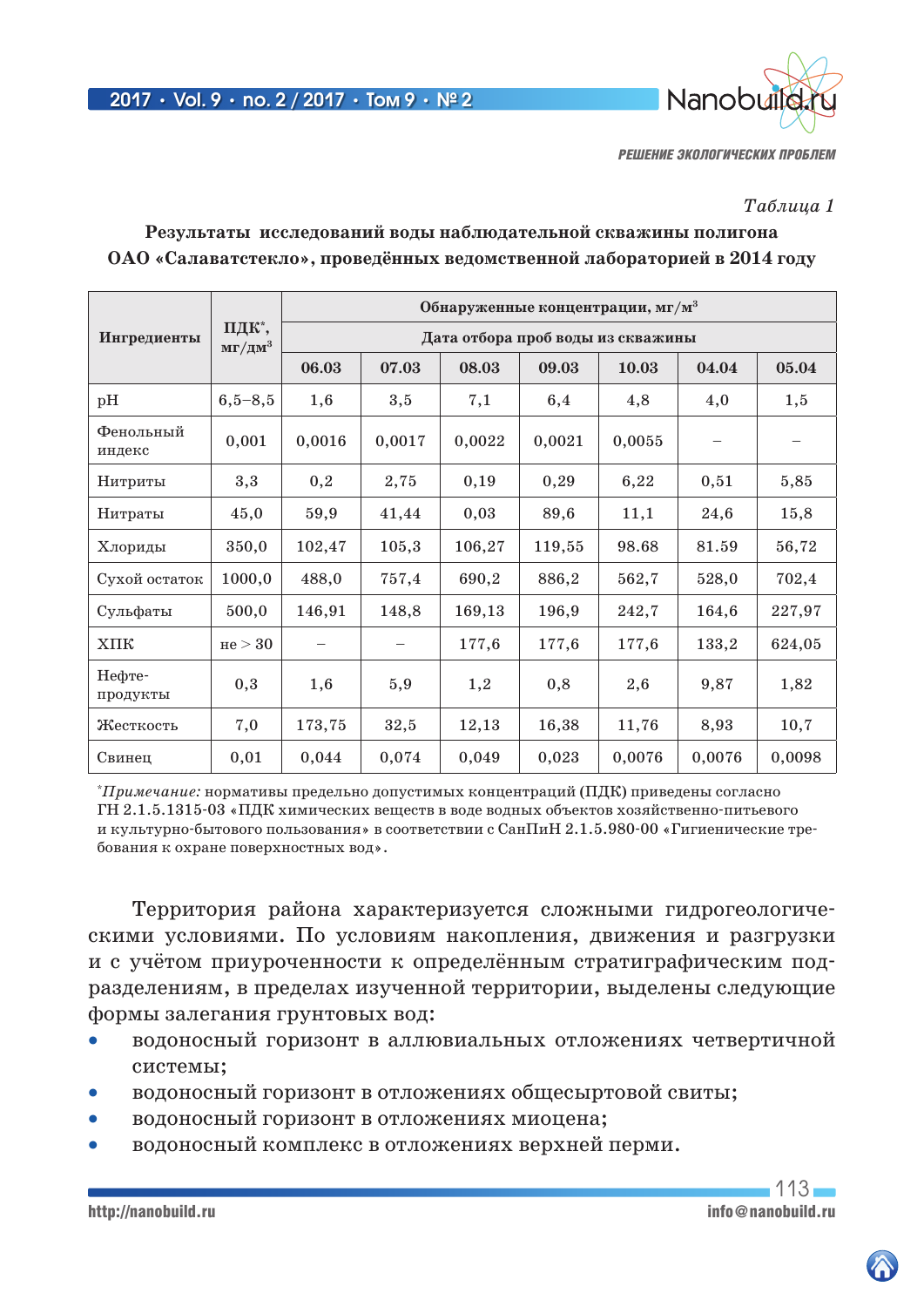

Подземные воды всех выделенных водоносных горизонтов гидравлически связаны между собой и образуют единую гидравлическую поверхность с общим уклоном в сторону реки Сухайля.

В водах водоносных горизонтов, распространённых на территории, находящейся в зоне влияния Ромадановского карьера, отмечено превышение ПДК по содержанию вещества, отнесённого ко 2-му классу опасности по санитарно-токсикологическому признаку (бензол).

Результаты исследований, проведенных экогидрологической лабораторией ПАО «Газпром нефтехим Салават», приведены в табл. 2.

*Таблица 2*

**Результаты лабораторного исследования воды объектов, находящихся в зоне влияния полигона промышленных отходов ПАО «Газпром нефтехим Салават» (Ромадановский карьер) в июне 2014 года**

| Точки<br>отбора<br>проб                      | Рассто-<br>яние от<br>полиго-<br>на, км |                          |                         |         |         |         |         |                               |
|----------------------------------------------|-----------------------------------------|--------------------------|-------------------------|---------|---------|---------|---------|-------------------------------|
|                                              |                                         | Феноль-<br>ный<br>индекс | Нефте-<br>продук-<br>TЫ | Свинец  | Стирол  | Бензол  | Толуол  | XIIK,<br>мг $O_2/\text{µM}^3$ |
| Колодец садо-<br>водческого<br>общества № 57 | 2, 2                                    | Не обн.                  | Не обн.                 | 0,006   | Не обн. | 0,10    | Не обн. | 6,0                           |
| Река Сухайля                                 | 2,3                                     | Не обн.                  | Не обн.                 | 0,005   | Не обн. | 0,38    | 0,16    | 28,0                          |
| Ручей Шум                                    | 2,0                                     | Не обн.                  | Не обн.                 | Не обн. | Не обн. | 0,07    | Не обн. | 4,0                           |
| Ручей Шум                                    | 1,9                                     | Не обн.                  | Не обн.                 | Не обн. | Не обн. | 0,13    | 0,22    | 5,0                           |
| Шахтный коло-<br>дец деревни<br>Ромадановка  | 1,75                                    | Не обн.                  | Не обн.                 | 0,005   | Не обн. | 0,32    | 0,09    | 2,08                          |
| Колодец садо-<br>водческого<br>общества № 56 | 0,65                                    | Не обн.                  | Не обн.                 | 0,006   | Не обн. | 0,23    | 0,11    | 6,0                           |
| Пруд                                         | 0,32                                    | 0,0009                   | Не обн.                 | 0,006   | 0,1     | 0,30    | 0,07    | 14,5                          |
| Колодец садо-<br>водческого<br>общества № 56 | 0,2                                     | Не обн.                  | Не обн.                 | Не обн. | Не обн. | 0,40    | 0,17    | 20,0                          |
| Родник                                       | 0,32                                    | Не обн.                  | Не обн.                 | Не обн. | Не обн. | Не обн. | Не обн. | 2,0                           |
| Норматив                                     |                                         | 0,001                    | 0,3                     | 0,01    | 0,1     | 0,01    | 0,5     | He > 30                       |

 $114$ http://nanobuild.ru<br>
info@nanobuild.ru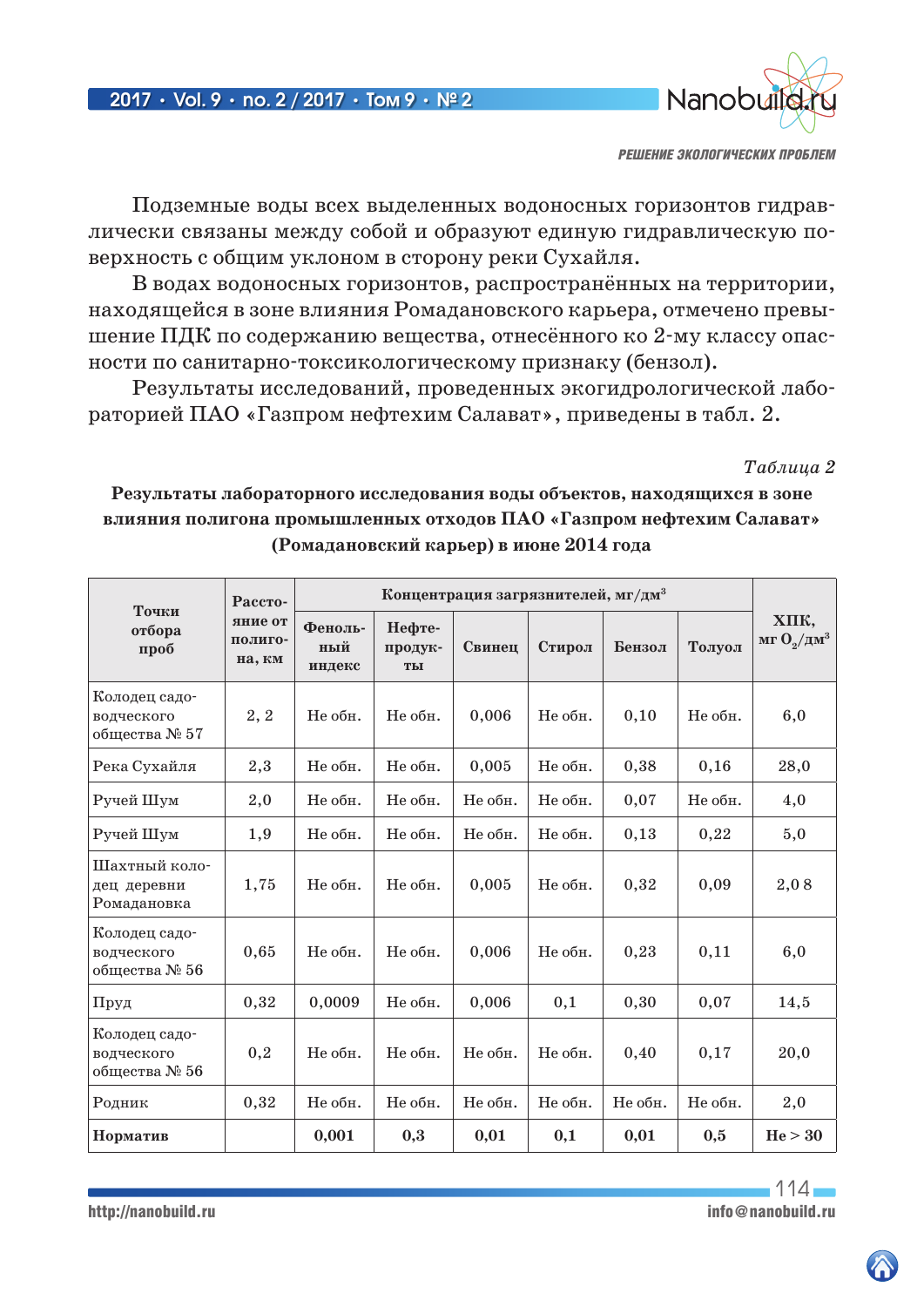

Анализ выполненных работ показывает, что загрязнению подвержена часть территории по профилю от Ромадановского карьера до реки Сухайля. Максимально высокие превышения по бензолу отмечены в водах колодцев садового общества № 56, реки Сухайля [2].

Обнаруженные в подземных водах превышения предельно допустимых концентраций по бензолу, а также присутствие толуола, свинца, фенола свидетельствуют о загрязнении подземных вод веществами, складируемыми на полигонах Ромадановского карьера, как путём их инфильтрации и последующего переноса подземными водами смежных горизонтов, так и за счёт поверхностного смыва и инфильтрации с талыми и дождевыми водами [22–23].

В настоящее время полигоны для захоронения промышленных отходов рекультивированы, участки садового общества № 56 не эксплуатируются. Однако возможность загрязнения поверхностных и подземных вод в настоящее время не исключается, поэтому лабораторный контроль воды контрольных скважин, выполненных по периметру полигонов, остается по-прежнему актуальным.

# Заключение

Выявлено определённое влияние полигонов промышленных предприятий на качество грунтовых вод. При проведении производственного контроля за состоянием подземных вод в зоне влияния полигонов Ромадановского карьера необходимо определять показатели по содержанию следующих загрязнителей: бензол, толуол, стирол, ксилол, этилбензол, нефтепродукты, фенолы, железо, кадмий, марганец, свинец, ртуть, сурьма, аммоний, никель, хром, СПАВ.

Производственные отходы, образующиеся в значительных количествах и повсеместно на техногенных территориях, должны подвергаться гигиенической оценке с целью выявления и ограничения поступления опасных веществ и химических соединений в объекты окружающей среды. Необходимо давать гигиеническую оценку ситуациям, обусловленным формированием производственных отходов на административной территории. В методическом отношении целесообразно выделять отрасли производства, имеющие наибольшие массы отходов производства, рассматривая как условия их образования, так и порядок обращения с ними (транспортировка, обезвреживание, захоронение) на основе оценки различных видов опасности.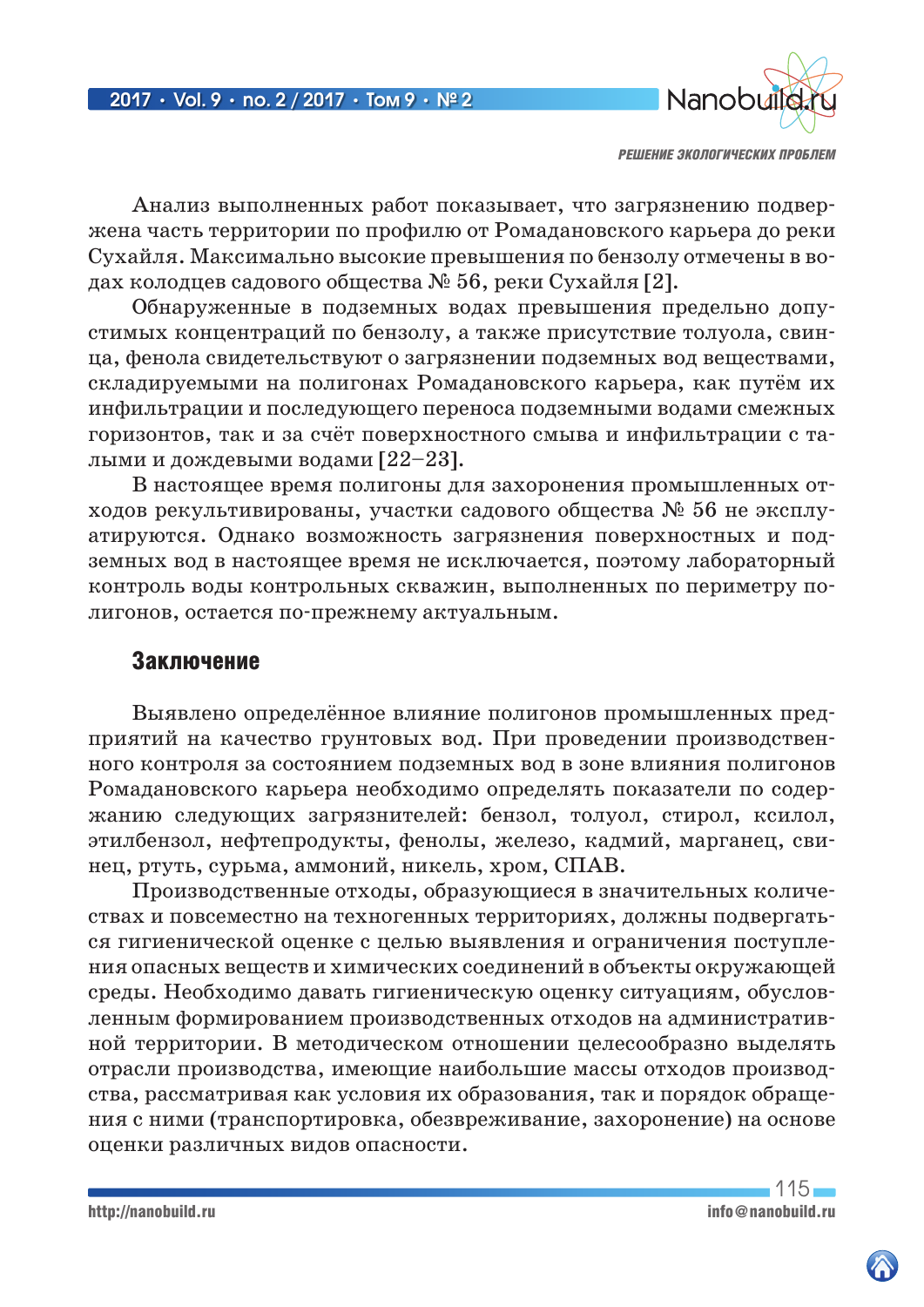

# *Библиографический список:*

- 1. *Лысухо Н.А., Ерошина Д.М.* Отходы производства и потребления, их влияние на природную среду [Электронный ресурс]. – Минск, 2011. – 209 с. – URL: http://www.iseu.by/m/12\_0\_1\_64293.pdf (дата обращения 24.10.2016).
- 2. Отчёт по результатам инженерно-экологического исследования по полигону захоронения отходов ПАО «Газпром нефтехим Салават». Выполнен государственным унитарным предприятием проектно-изыскательским институтом «Башгипроводхоз» (заказ 03056) – 2014 г.
- 3. *Пищиков Д.И.* Опасные отходы: проблемы и пути решения // Научные и технические аспекты охраны окружающей среды. – 2013. – № 5. – С. 108–164.
- 4. *Гринин А.С., Новиков В.Н.* Промышленные и бытовые отходы: Хранение, утилизация, переработка. – Москва: Изд. Гранд ФАИР-ПРЕСС, 2002. – 336 с.
- 5. *Рахманин Ю.А., Русаков Н.В., Самутин Н.М.* Отходы как интегральный эколого-гигиенический критерий комплексного воздействия на окружающую среду и здоровье населения // Гигиена и санитария. – 2015. – № 6. – С. 5–11.
- 6. *Ахметов Л.И., Колбин А.М., Исмагилов Ф.Р., Подшивалин А.В., Туктарова И.О.* Утилизация продуктов демеркаптанизации углеводородного сырья // Химия и технология топлив и масел. – 1999. – № 3. – С. 8–9.
- 7. *Соловьянов А.А.* Решить проблему отходов // Экология и жизнь. 2008.  $N_2$  3. – C. 20.
- 8. *Степкин Ю.И.* Оценка фактической ситуации по обращению с отходами производства и потребления в Воронежской области // Здоровье населения и среда обитания. – 2012. – № 11. – С. 24–26.
- 9. *Савельева Л.Ф., Крутилин В.Е., Федорова Т.И.* Обращение с отходами производства и потребления на территории Смоленской области // Санитарный врач. – 2012. – № 10. – С. 48–50.
- 10. *Бахтиярова Р.С., Туктарова И.О., Короткова Л.Н.* Системы управления отходами. – Уфа: Изд. Уфимский государственный нефтяной технический университет, 2016. – 71 с.
- 11. *Шубов Л.Я., Доронкина И.Г., Борисова О.Н.* Современные проблемы комплексного управления твердыми бытовыми отходами // Научные и технические аспекты охраны окружающей среды. – 2014. – № 6. – С. 2–150.
- 12. *Черняева Т.К.* Актуальные проблемы влияния отходов производства и потребления на объекты окружающей среды и состояния здоровья населения (обзор литературы) // Гигиена и санитария. – 2013. – № 3. – С. 32–35.

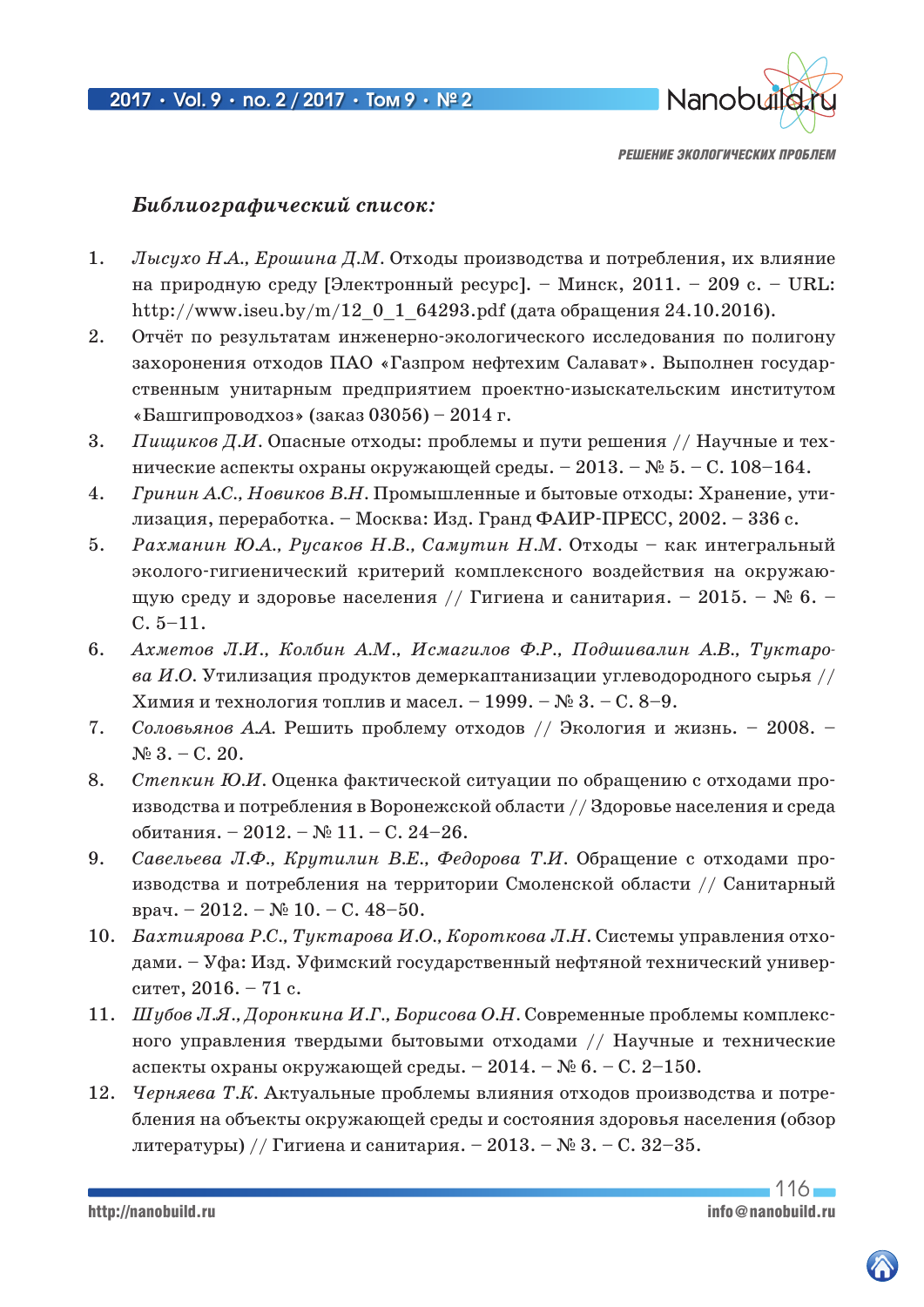

- 13. *Бахтиярова Р.С., Туктарова И.О., Степанов Е.Г.* Обращение с опасными отходами. – Уфа: Изд. Уфимский государственный нефтяной технический университет, 2016. – 88 с.
- 14. *Белан Л.Н., Акбалина З.Ф., Минигазимов Н.С.* Переработка и утилизация крупнотоннажных промышленных отходов в Республике Башкортостан // Уральский экологический вестник – 2012. – № 4 (33). – С. 42–46.
- 15. *Герасимова С.А., Решетина Т.В.* Проблемы обращения с экологически опасными почвами и грунтами, загрязненными бенз(а)пиреном, при строительстве на территории Москвы // Гигиена и санитария. – 2007. – № 2. – С. 28–30.
- 16. *Кильдюшова Л.О., Овсянникова Л.Б., Ишеева Г.Р., Байкина И.М., Степанов Е.Г.* О проблемах сбора и утилизации отходов производства и потребления в Республике Башкортостан // Уральский экологический вестник. – 2013. –  $N_{2}$  3-4 (36-37). – C. 30-32.
- 17. *Жолдакова З.И., Беляева Н.И.* Опасность загрязнения водных объектов при нефтедобыче // Гигиена и санитария. – 2015. –  $N_2$  1. – С. 28–31.
- 18. *Ильиных Г.В., Слюсарь Н.Н., Коротаев В.Н. и др.* Исследования состава твердых бытовых отходов и оценка их санитарно-эпидемиологической опасности // Гигиена и санитария. – 2013. – № 1. – С. 53–56.
- 19. *Воробьева Л.В., Ломтев А.Ю., Новацкий В.Е.* Медико-экологические исследования при оценке техногенной биогеохимической провинции в районе полигона токсичных отходов // Гигиена и санитария. – 2007. – № 6. – С. 50–52.
- 20. *Курамшина Н.Г., Туктарова И.О., Курамшин Э.М., Имашев У.Б.* Геохимическое состояние поверхностных вод Башкортостана в зоне техногенного влияния // Сборник научных статей по материалам Международной научнопрактической конференции «Стратегические направления и инструменты повышения эффективности сотрудничества стран-участников Шанхайской организации сотрудничества: экономика, экология, демография» (24–26 сентября 2013 г.). В 2 частях. Часть 1. – Уфа, 2013. – С. 278–279.
- 21. *Курамшина Н.Г., Нуртдинова Э.Э., Туктарова И.О., Маликова Т.Ш., Курамшин Э.М.* Влияние топливно-энергетического комплекса Республики Башкортостан на экогеохимическое состояние поверхностных вод малых рек // Труды IX Международной биогеохимической школы «Биогеохимия техногенеза и современные проблемы геохимической экологии» (в двух томах): (24–28 августа 2015 г., Барнаул). – Барнаул, 2015. – Т. 1. – С. 208–213.
- 22. *Ерошина Д.М., Демидов А.Л., Ходин В.В.* Влияние на подземные воды полигонов промышленных отходов, расположенных в отработанных карьерах на территории Минской области // Природные ресурсы. – 2012. – № 1. – С. 58–68.